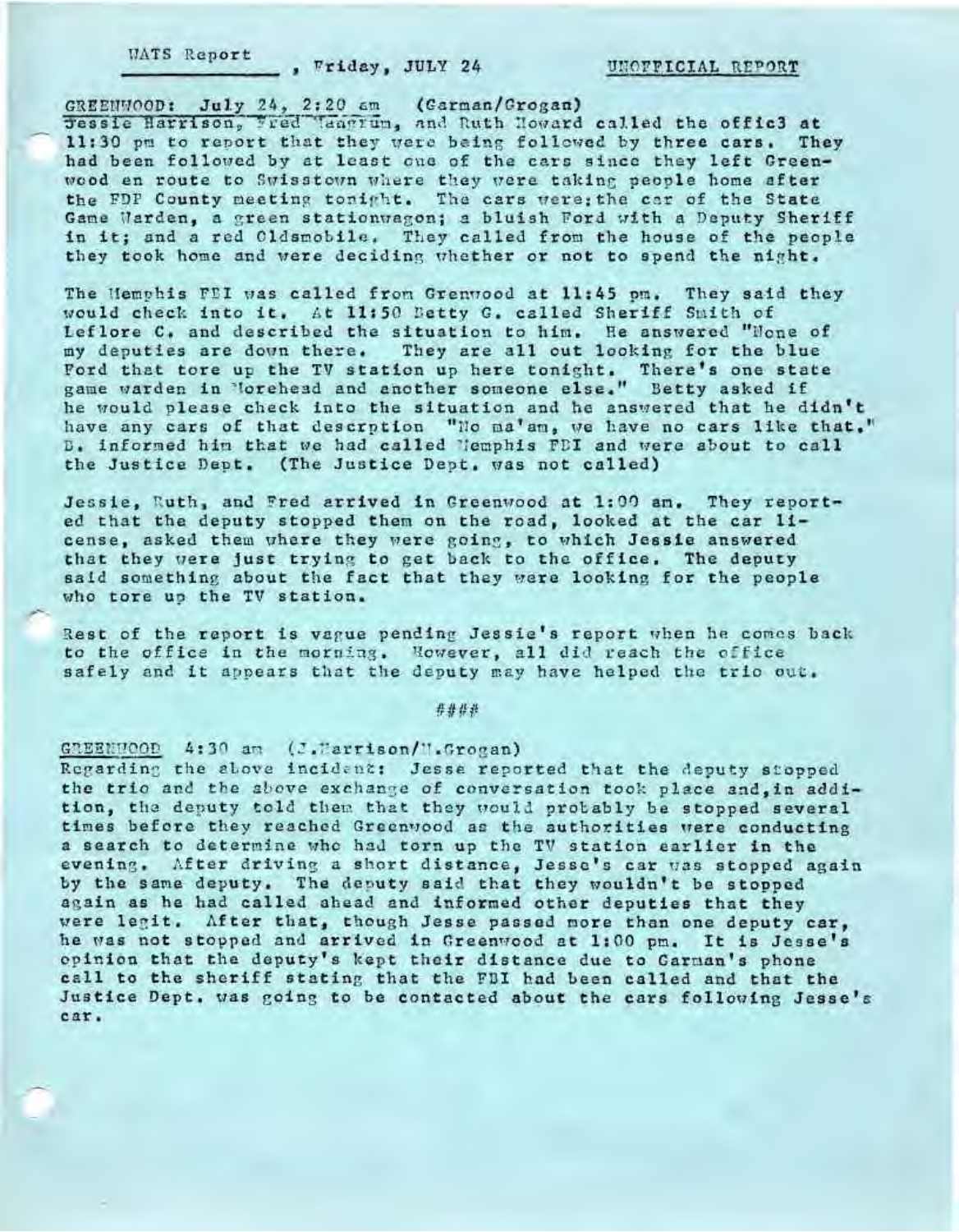WATS REPORT JULY 24 1964

unofficial report

McComb: Lee Carrett

Re beating and arrest of Mr. Brock:

Police came into Brock's club last night a little before midnight. They arrested Brock with for serving alcoholic beverages after midnight (there is a law which requires that all beer bottles be broken before midnight and Brock had not broken all of them). Brock got into a dispute with the police about whether he could leave someone to close his club. They therefore added a charge of resisting arrest. Brock headed to the back of the club and reached out for a pipe on the wall to hold onto. The cops tried

44,445

McComb-Natchez:

Car with George Greene, Chuck McDew, Dorrie Ladner, and Chuck Neblett was thought missing from McComb to Natchez this afternoon: the following is the chronology of calls made during the time they were thought missing:

12:15pm: group left McComb headed for Natchez

1:30 should have arrived in Natchez

2:25Jackson called Nr. Metcalf's home where they stay in Natchez; hhey hadn't reported in. Checked Weadville jail; they weren't there.

3:07: Mr. Metcalf called Jackson: their car, a beige '64 Pontiac Catalina rented at Hertz in Jackson, Hankin County plates with citizens band radio and antenna) wasn't at the houseor the Natchez jail.

3:85: Atlanta called McComb and Curtis Hayes said that they which planned on going bakk by site of burned church and then to a home in Amite County. Curtis said he'd take car out and follow route they should have travelled.

3:40: Jadkwon called Meadville jail again. Still not there.

3:50: Jackson checked Liberty jail: not there.

3:40: a complete report given by Jackson to FBI man J.E. Cohen.

4:05: Natchez FBI man Prospere only available through highway patrol.

4:50: Betty called JD in LC and spoke with Schwelb. He said he knew of the case had been informed by local police.

5:00: call to Greenwood from four--they were in Louisiana and OK.

5:05: Atlants called Mr. Metcalf to inform him that they were OK and he said that G corge usually takes the route through Vicksburg, Tand Tallulah avoiding Mas. roads when travelling from Jackson. Fossibly they were routing in a similar way from McComb. 44444444

Maversville (Issequena County): from Dotty Zelln er

Chaflie Coob was hold by some Negroes who work in Mayersville that their employer, A.E. Scott had threatened to burn the Moon Lake Baptist Church if there were any more civil rights meetings there. The church is across from his plantation. It has been used for meeting sin the past and a meeting is planned there Sundays evening at 7:30 for Freedom Democratic Party precinct and county meetings. Soott has als threatened to murder any Negroes working for him who try to register to vote.

**SCALISMAN** 

### Belzoni: from Dotty Zellner 6pm

Dorothy Higgins, Robert Bass, Joe Stigler, Willie Shawand Elis Jackson went into Belzoni today. They called Creenwood at hpm from a candy store on Church St. to say that they were being followed by 4 local police cars and 2 highway patrol cars. The cars were parked 2 blocks away from the store. Greenwood adrised them to remain where they were and not go on to meet Stokely as previously skk planned At 4:15pm the group called Greenwood saying 2 pick-up trucks had joined the police cars. When Greenwood called the FBI they were told that the FBI had told the Belzoni police about the five coming in in order to 'protect' them. Greenwood suggested that that was more harrassment than protection.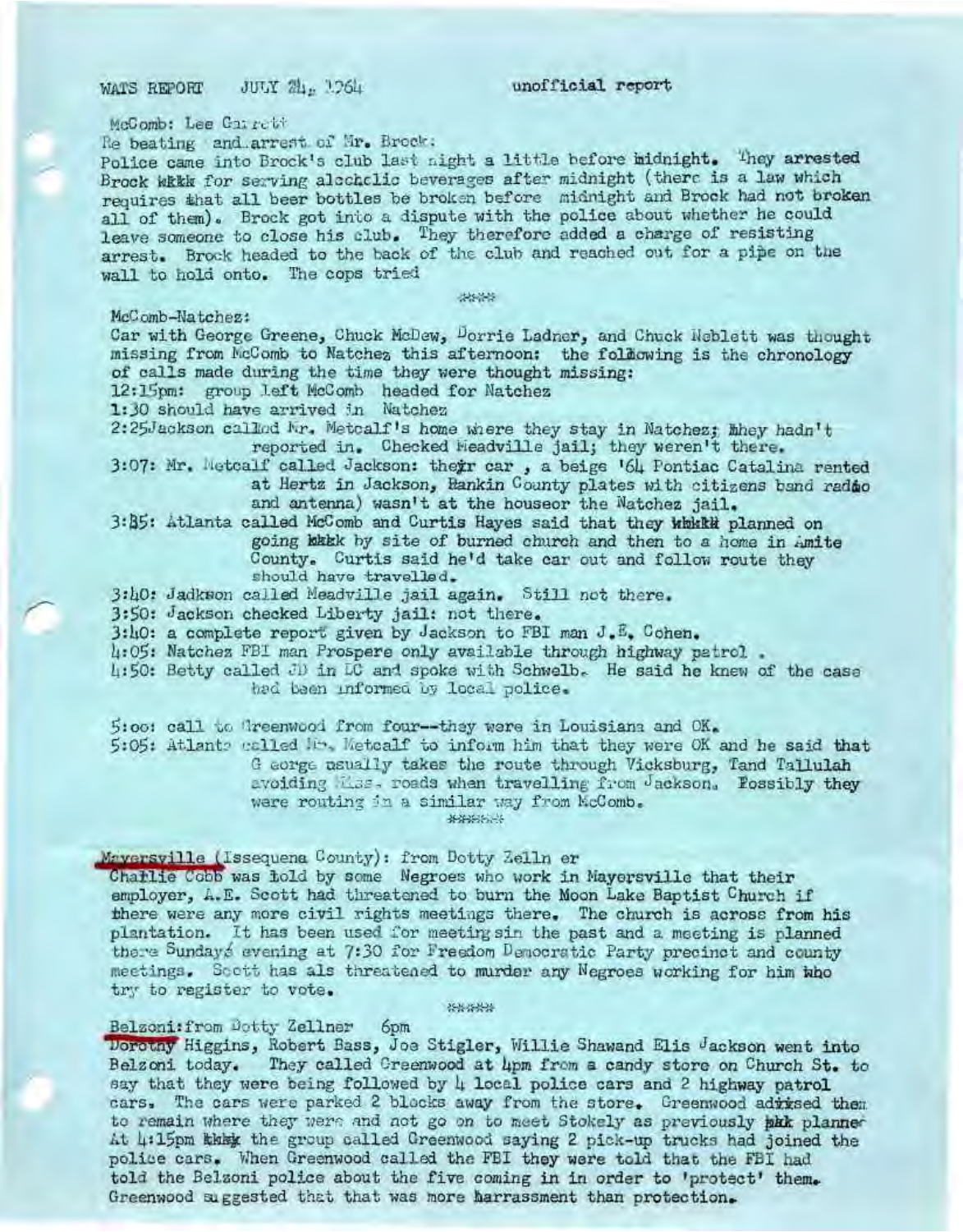# WATS REPORT: FRIDAY, JULY 21, 1964

unofficial report

## Ruleville: from Mary King

All but two passengers got off a bus in Ruleville when a Negro woman was roughly treated by athe bus driver. The noman had sat down beside a white man.

#### Drew: from Mary King:

Rabbi Allan Levine and Jeff Thatcher,, summer volunteey, were forcibly ejected from the office of the Drew Cityy Attorney where they had gone to attend a meeting called by the mayor bikk for parents of children that had been detained and then released on July 15. The two were threatened by with arrest by city police. There were 6-8 parents at the meeting. The children (# 23 of them) had been arrested when police got the owners of property where a rally was being held to ask them to leave. When they stepped off the property to the street they were arrested.

41-00-30-30-30

### Holly Springs: from Judy Eichardson

Eluood Berry (Woody) of Dayton, Ohio, and student at Syracuse U., was arrested in Holly Springs today. He was charged with profanity in the presence of more than two people, or disturbing the public peace. Woody was driving same people to the courthouse to register when police told him to "move on god damn it". He repeated what the police said on his citizen's band radio and three policemen jumped out and arrested him. Attorneys Alan Levine and Burt Perkel are filing for removal of the case to Federal Court, but they are trying to get Woody out earlier than under the removal, because he is key in Union and Lafayette county precinct meetings which will be held Monday. Greenwood is trying to raise the .500 bond for him now.

\*\*\*\*\*\*\*

## McComb: continuation of incomplete report (the cops tried...) re Brock

The cops tried to pull him away from the wall, pistol whipping him once on the hand, cutting him with the tribber guard. They hit him over the nead with a been they and used the weithhed leather strap of kkk a billy club (his hand is swollen). Police said something about Brock 'getting uppity' now that he had white customers. (the uhole scene was witnessed by  $J$  or  $h$  white and 5 or 6 Negro & FEC workers.

Brock's lawyers are trying to get his case removed to Federal court. \*\*\*\*\*\*\*\*\*

Freedom Democratic Party, Mary King There are Il precinct meatings touight in Jackson. Others are being held in Meridian. Four meetings will be held in Hattiesburg tomorrow.